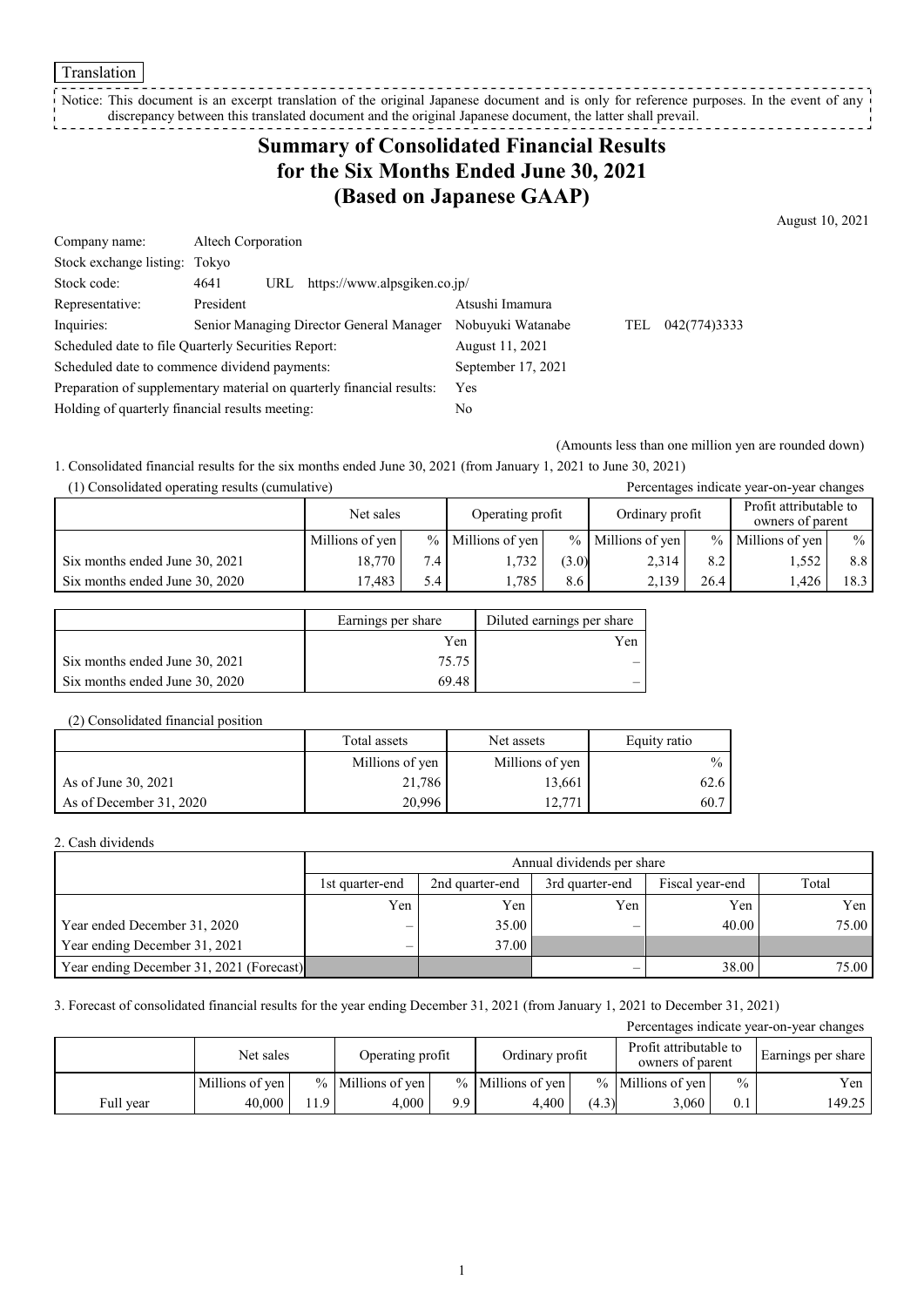| 4. Notes                                                                                                                  |                  |                                                  |     |                   |
|---------------------------------------------------------------------------------------------------------------------------|------------------|--------------------------------------------------|-----|-------------------|
| (1) Changes in significant subsidiaries during the six months ended June 30, 2021                                         |                  |                                                  |     |                   |
| (changes in specified subsidiaries resulting in the change in scope of consolidation):                                    | No.              |                                                  |     |                   |
| (2) Application of special accounting methods for preparing quarterly consolidated financial statements:                  | N <sub>o</sub>   |                                                  |     |                   |
| (3) Changes in accounting policies, changes in accounting estimates, and restatement of prior period financial statements |                  |                                                  |     |                   |
| Changes in accounting policies due to revisions to accounting standards and other regulations:                            |                  | No.                                              |     |                   |
| Changes in accounting policies due to other reasons:                                                                      |                  |                                                  |     |                   |
| Changes in accounting estimates:                                                                                          |                  |                                                  |     |                   |
| Restatement of prior period financial statements:                                                                         |                  |                                                  | No. |                   |
| (4) Number of issued shares (common shares)                                                                               |                  |                                                  |     |                   |
| Total number of issued shares at the end of the period (including treasury shares)                                        |                  |                                                  |     |                   |
| As of June 30, 2021                                                                                                       |                  | 24,746,675 shares   As of December 31, 2020      |     | 24,746,675 shares |
| Number of treasury shares at the end of the period                                                                        |                  |                                                  |     |                   |
| As of June 30, 2021                                                                                                       | 4,251,641 shares | As of December 31, 2020                          |     | 4,261,696 shares  |
| Average number of shares during the period (cumulative from the beginning of the fiscal year)                             |                  |                                                  |     |                   |
| Six months ended June 30, 2021                                                                                            |                  | 20,489,711 shares Six months ended June 30, 2020 |     | 20,538,478 shares |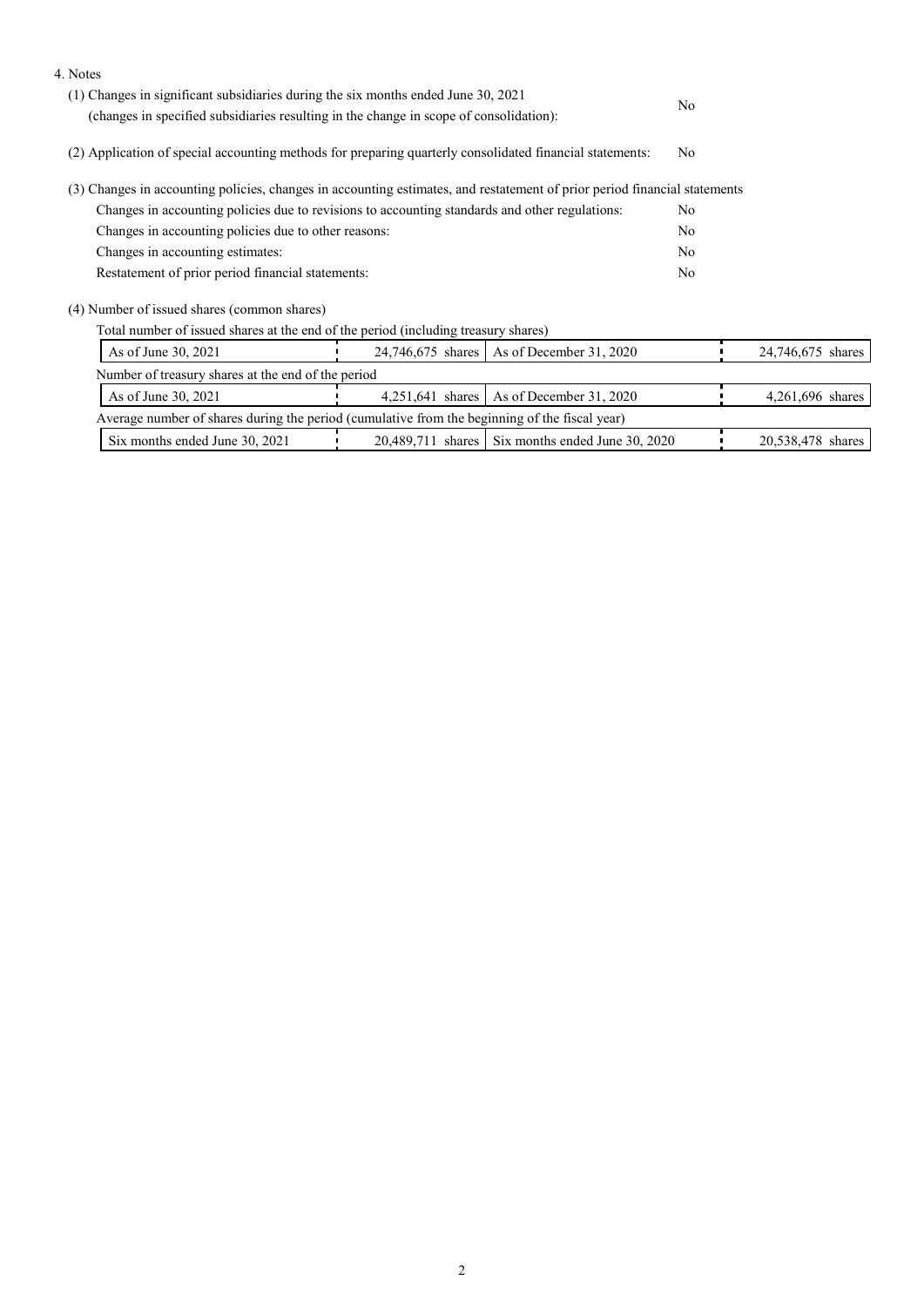# **Quarterly consolidated financial statements**

**Consolidated balance sheets** 

|                                       |                         | (Thousands of yen)  |
|---------------------------------------|-------------------------|---------------------|
|                                       | As of December 31, 2020 | As of June 30, 2021 |
| Assets                                |                         |                     |
| Current assets                        |                         |                     |
| Cash and deposits                     | 8,619,755               | 8,947,010           |
| Notes and accounts receivable - trade | 5,227,621               | 5,256,564           |
| Work in process                       | 267,586                 | 343,721             |
| Raw materials and supplies            | 50,781                  | 50,698              |
| Other                                 | 495,567                 | 730,962             |
| Allowance for doubtful accounts       | (3,848)                 | (3,796)             |
| Total current assets                  | 14,657,463              | 15,325,162          |
| Non-current assets                    |                         |                     |
| Property, plant and equipment         |                         |                     |
| Buildings and structures              | 3,284,234               | 3,291,433           |
| Accumulated depreciation              | (1, 538, 931)           | (1,589,235)         |
| Buildings and structures, net         | 1,745,303               | 1,702,198           |
| Land                                  | 1,529,761               | 1,529,761           |
| Construction in progress              |                         | 1,025               |
| Other                                 | 510,708                 | 533,332             |
| Accumulated depreciation              | (425, 533)              | (436, 389)          |
| Other, net                            | 85,174                  | 96,943              |
| Total property, plant and equipment   | 3,360,239               | 3,329,927           |
| Intangible assets                     |                         |                     |
| Goodwill                              | 411,143                 | 369,138             |
| Other                                 | 146,838                 | 165,424             |
| Total intangible assets               | 557,982                 | 534,562             |
| Investments and other assets          |                         |                     |
| Investment securities                 | 975,273                 | 1,037,286           |
| Shares of subsidiaries and associates | 129,718                 | 129,718             |
| Deferred tax assets                   | 669,693                 | 819,635             |
| Other                                 | 691,127                 | 654,867             |
| Accumulated depreciation              | (44,528)                | (44, 756)           |
| Other, net                            | 646,599                 | 610,111             |
| Total investments and other assets    | 2,421,284               | 2,596,752           |
| Total non-current assets              | 6,339,506               | 6,461,242           |
| Total assets                          | 20,996,970              | 21,786,404          |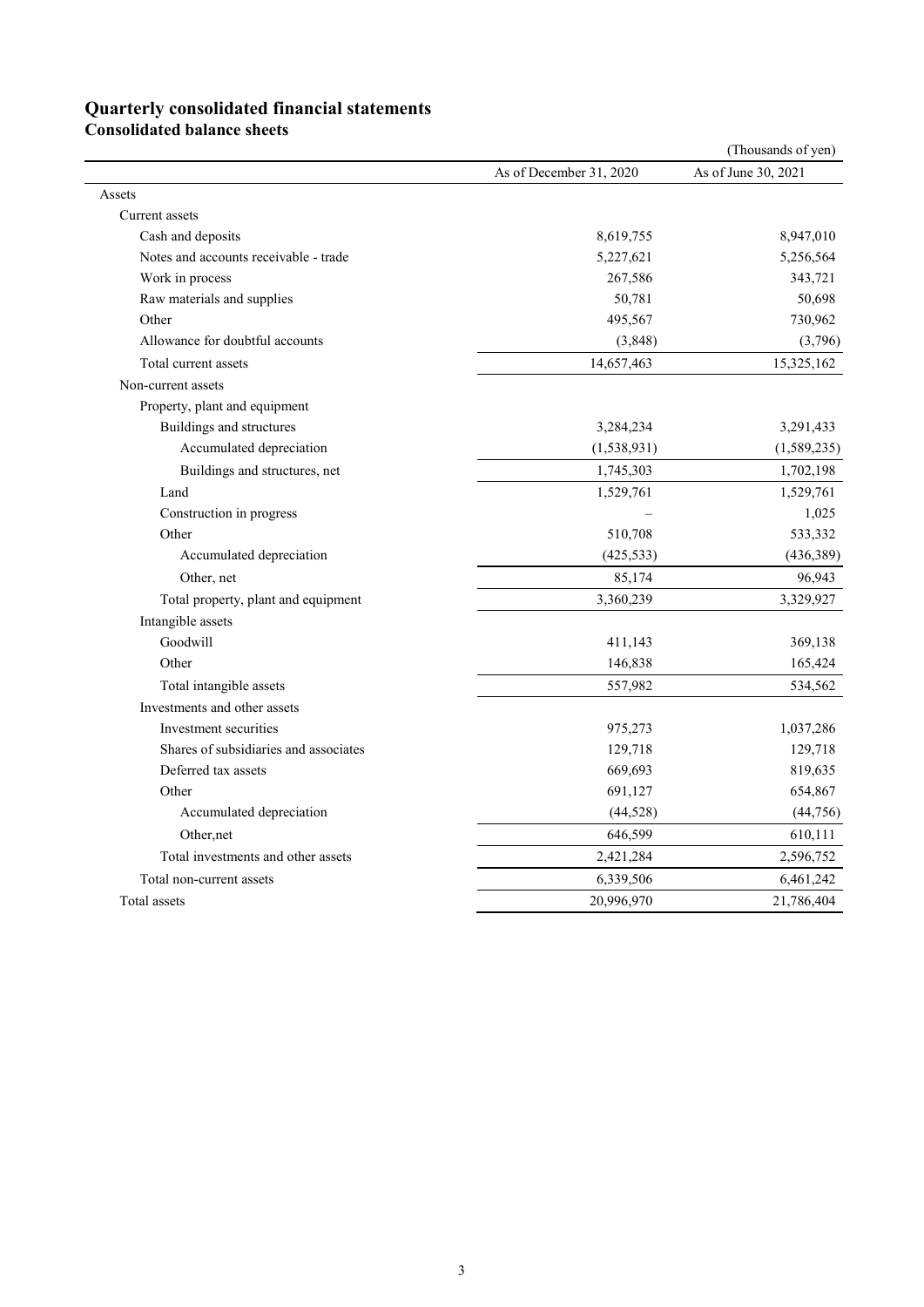|                                                          |                         | (Thousands of yen)  |
|----------------------------------------------------------|-------------------------|---------------------|
|                                                          | As of December 31, 2020 | As of June 30, 2021 |
| Liabilities                                              |                         |                     |
| <b>Current</b> liabilities                               |                         |                     |
| Notes and accounts payable - trade                       | 182,107                 | 123,012             |
| Short-term borrowings                                    | 1,058,716               | 1,058,722           |
| Accounts payable - other                                 | 1,630,863               | 1,371,145           |
| Income taxes payable                                     | 978,830                 | 955,482             |
| Provision for bonuses                                    | 1,326,338               | 1,859,507           |
| Provision for bonuses for directors (and other officers) | 26,075                  | 16,130              |
| Other                                                    | 2,565,216               | 2,248,142           |
| Total current liabilities                                | 7,768,147               | 7,632,141           |
| Non-current liabilities                                  |                         |                     |
| Deferred tax liabilities                                 | 2,137                   | 2,303               |
| Retirement benefit liability                             | 198,160                 | 193,792             |
| Other                                                    | 257,365                 | 296,275             |
| Total non-current liabilities                            | 457,663                 | 492,370             |
| <b>Total liabilities</b>                                 | 8,225,811               | 8,124,512           |
| Net assets                                               |                         |                     |
| Shareholders' equity                                     |                         |                     |
| Share capital                                            | 2,347,163               | 2,347,163           |
| Capital surplus                                          | 3,086,165               | 3,098,774           |
| Retained earnings                                        | 11,971,018              | 12,703,688          |
| Treasury shares                                          | (4,981,321)             | (4,966,334)         |
| Total shareholders' equity                               | 12,423,026              | 13,183,291          |
| Accumulated other comprehensive income                   |                         |                     |
| Valuation difference on available-for-sale securities    | 300,176                 | 362,783             |
| Foreign currency translation adjustment                  | 22,840                  | 88,177              |
| Total accumulated other comprehensive income             | 323,017                 | 450,961             |
| Non-controlling interests                                | 25,115                  | 27,639              |
| Total net assets                                         | 12,771,158              | 13,661,892          |
| Total liabilities and net assets                         | 20,996,970              | 21,786,404          |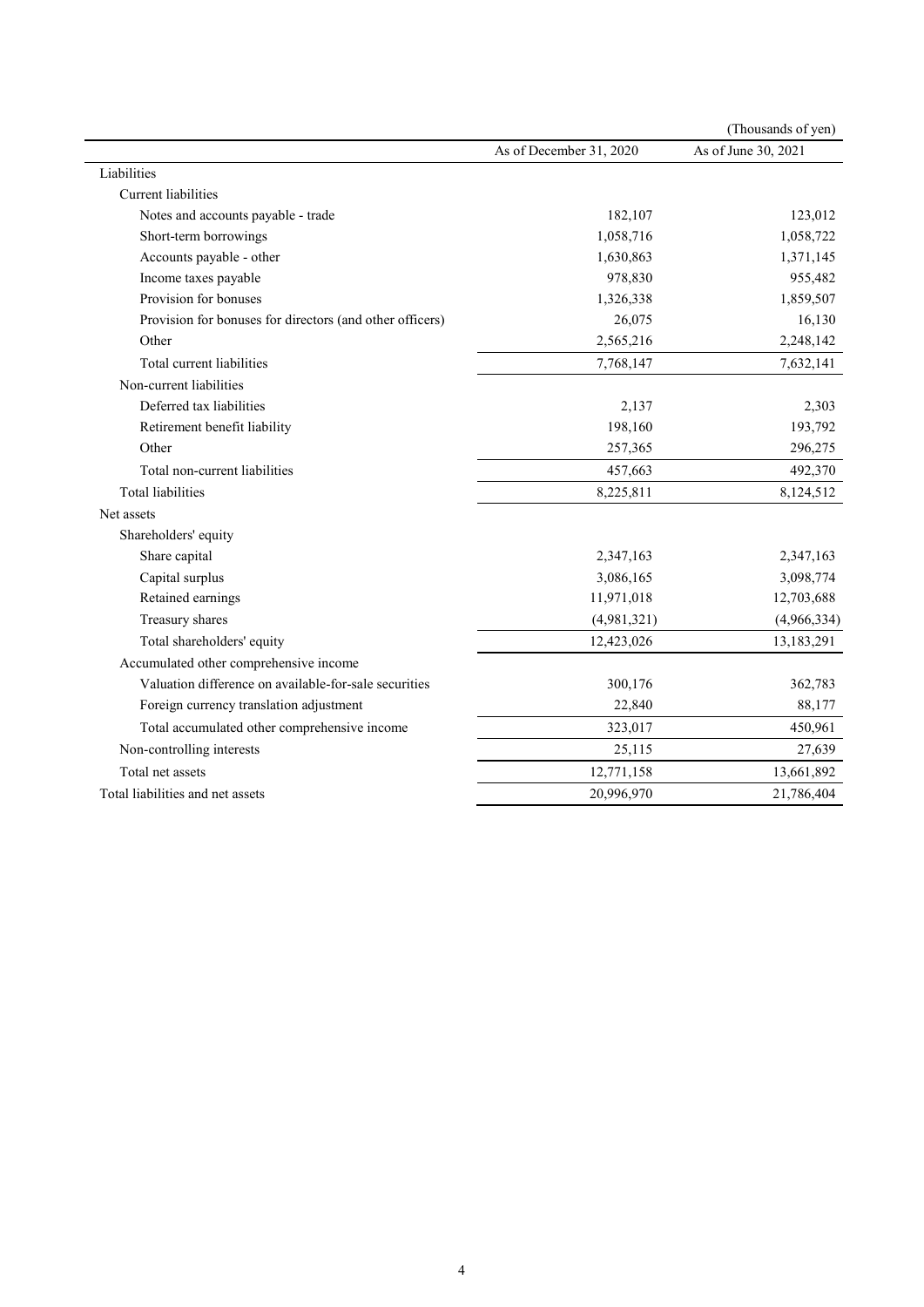### **Consolidated statements of income (cumulative) and consolidated statements of comprehensive income (cumulative)**

**Consolidated statements of income (cumulative)**

|                                                    |                  | (Thousands of yen) |
|----------------------------------------------------|------------------|--------------------|
|                                                    | Six months ended | Six months ended   |
|                                                    | June 30, 2020    | June 30, 2021      |
| Net sales                                          | 17,483,725       | 18,770,152         |
| Cost of sales                                      | 13,274,548       | 14,555,419         |
| Gross profit                                       | 4,209,176        | 4,214,733          |
| Selling, general and administrative expenses       | 2,423,374        | 2,482,416          |
| Operating profit                                   | 1,785,802        | 1,732,317          |
| Non-operating income                               |                  |                    |
| Interest income                                    | 2,164            | 2,692              |
| Dividend income                                    | 14,265           | 15,559             |
| Subsidy income                                     | 303,057          | 536,293            |
| Rental income                                      | 2,103            | 2,655              |
| Compensation income                                | 43,503           | 4,869              |
| Other                                              | 25,033           | 43,137             |
| Total non-operating income                         | 390,129          | 605,208            |
| Non-operating expenses                             |                  |                    |
| Interest expenses                                  | 923              | 2,565              |
| Foreign exchange losses                            | 5,519            | 6,340              |
| Loss on extinguishment of Share-based remuneration | 6,625            | 6,768              |
| expenses                                           |                  |                    |
| Other                                              | 22,974           | 7,209              |
| Total non-operating expenses                       | 36,042           | 22,883             |
| Ordinary profit                                    | 2,139,888        | 2,314,641          |
| Extraordinary income                               |                  |                    |
| Gain on sales of non-current assets                | 183              | 16                 |
| donation income                                    | 100,000          |                    |
| Total extraordinary income                         | 100,183          | 16                 |
| Extraordinary losses                               |                  |                    |
| Loss on retirement of non-current assets           | $\boldsymbol{0}$ | 210                |
| Loss on valuation of investment securities         | 79,214           |                    |
| Total extraordinary losses                         | 79,214           | 210                |
| Profit before income taxes                         | 2,160,857        | 2,314,447          |
| Income taxes - current                             | 864,981          | 923,186            |
| Income taxes - deferred                            | (131, 839)       | (161, 714)         |
| Total income taxes                                 | 733,141          | 761,471            |
| Profit                                             | 1,427,715        | 1,552,976          |
| Profit attributable to non-controlling interests   | 732              | 906                |
| Profit attributable to owners of parent            | 1,426,983        | 1,552,069          |